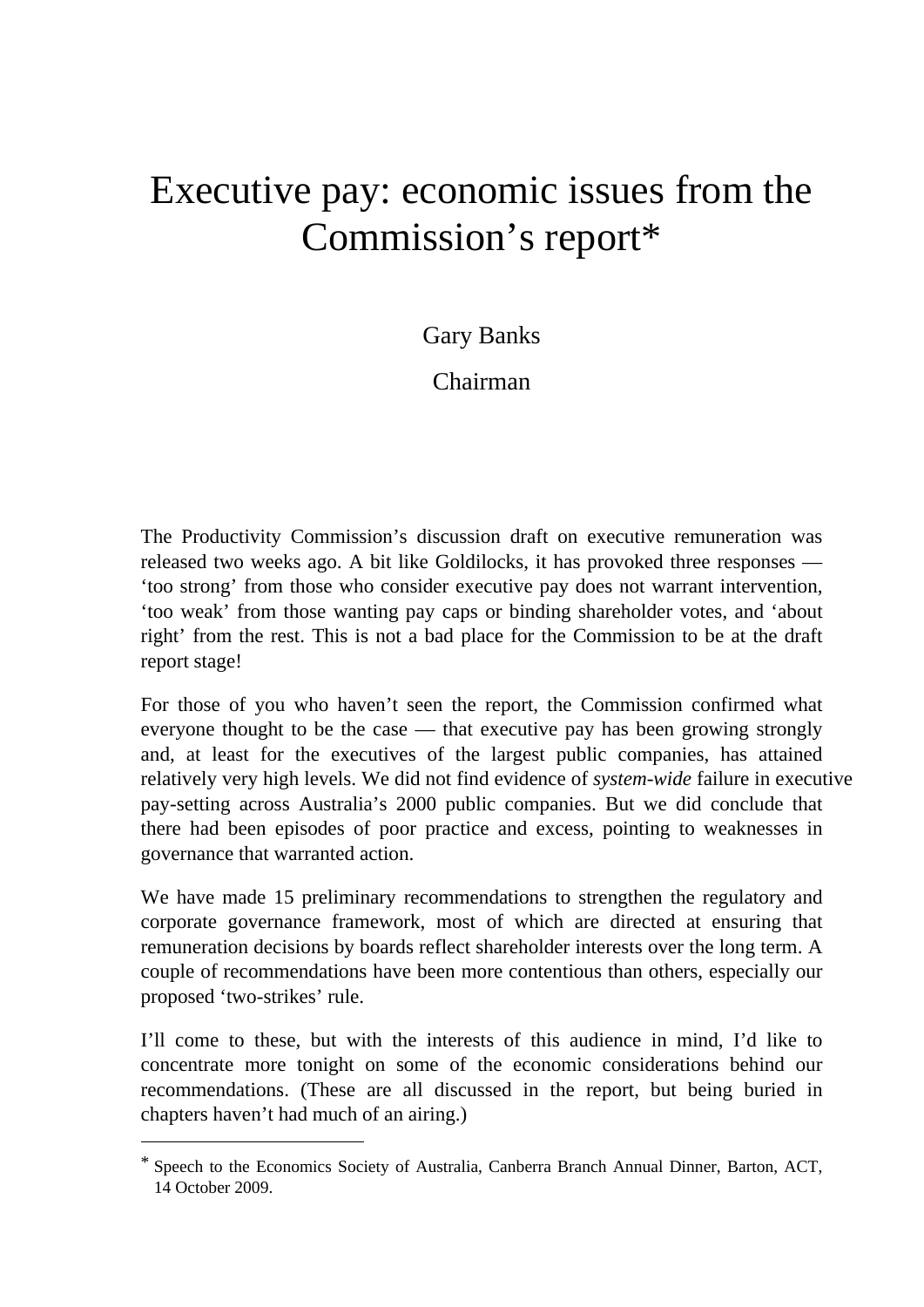## **The public company is the** *solution***, not the problem**

The beginning is always a good place to start, and one of the first articles we dug out after receiving the inquiry, was Ronald Coase's seminal *The Nature of the Firm*, published in 1937. Coase's insight was that companies exist because they reduce transactions costs arising from decentralised production and ownership of assets.

Public company structures, by reducing squabbling over distribution of the profit residual across many asset owners, can facilitate consolidation of asset ownership and control that, in turn, allows economies of scale and scope to be efficiently exploited.

Of course the modern public company model had emerged a century or so before Coase (with joint stock companies dating back even earlier to the 17th century). And there were a number of developments along the way — including the introduction of limited liability for shareholders in the mid 1800s. This key innovation was controversial at the time and a view lingers today that it confers a special benefit on public companies, placing a mutual obligation on them to conform to community expectations. To some extent this is implicit in the initiation of the Commission's public inquiry.

But the policy rationale for limited liability revolves around promoting economic efficiency and wealth creation, not giving preferential status to a particular group of investors. (Indeed without legal backing for limiting liability, companies could offer contracts to investors which would effectively deliver the same deal — a sort of non-recourse claim — but at much greater cost.) And, of course, limited liability for shareholders does not place *companies* above the law.

For our inquiry though, the important point is that the public company structure can be efficient (and, therefore, exist) precisely because it reduces the conflicts that arise from having many owners of capital with different views about what share of the profits they should receive, as well as different views about business strategies and the selection and remuneration of management. Shareholders are a very mixed bunch, with diverse risk preferences and time horizons. Moreover they are highly footloose — with share registers of some major Australian companies turning over twice in a single year.

The mechanism for managing these tensions is the board. Boards are elected by shareholders and delegated authority over company strategy and profit distribution, as well as the hiring and remunerating of the CEO. Importantly, company boards have a fiduciary duty to act in the interests of the company, not shareholders per se. This distinction is deliberate and fundamental — promoting the company's interests

**EXECUTIVE** REMUNERATION **2**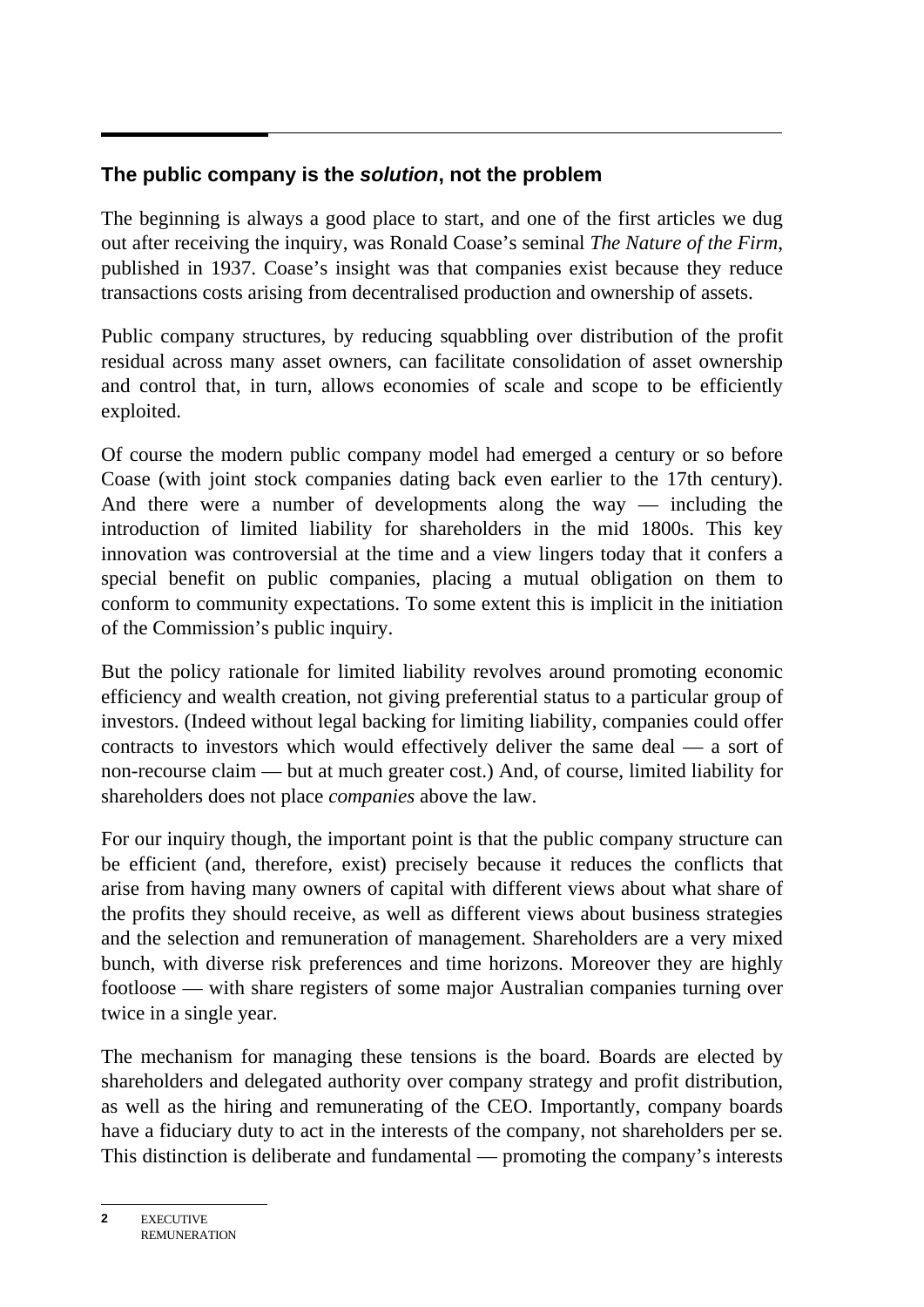will be in the interests of shareholders as a group over time, but unlikely to be in the best interests of each and every shareholder all of the time (an impossibility).

Nonetheless, there are different views about the desirable extent of shareholder influence and board accountability to shareholders. For instance, the so-called Delaware model in the USA essentially involves shareholders putting up their money in return for claims to the profit residual according to how many shares they own and, beyond electing directors, staying out of sight or selling their shares on the market. (And it has to be acknowledged that over the 20th century this model didn't work too badly.)

Governance arrangements are stricter in Australia than in the United States, with shareholders in recent years being given more influence on aspects of board decision-making, including executive pay, although the board's ultimate decisionmaking authority remains intact. It's worth noting that recent reforms in the United States are now moving that country in the same direction.

## **But every benefit has a cost: the principal-agent 'problem'**

As every economist knows, there is no such thing as a free lunch. Separation of ownership and control creates its own problems — the costs arising from information asymmetries between shareholders and boards, which are their agents, as well as between boards and management.

The nature and extent of the principal–agent problem in public companies lies at the heart of the debate about executive pay  $-$  and the question, are executives effectively setting their own pay by gaming or capturing boards?

There is a wide range of views. Some think the principal–agent problem is much overstated — and that executives will generally be trustworthy stewards of the companies they are employed to manage. Certainly there are inherent forces for alignment, including professional reputation. Such forces arguably loom larger when the chances of failure increase — for example, as product and capital markets become more competitive, poor performance will be quickly exposed and penalised.

The more conventional view is that, notwithstanding those considerations, executives will not necessarily pursue strategies or exert effort in a way that fully accords with the company's interests.

There are various ways of promoting such alignment: governance arrangements are designed to reduce conflicts of interest and make boards accountable to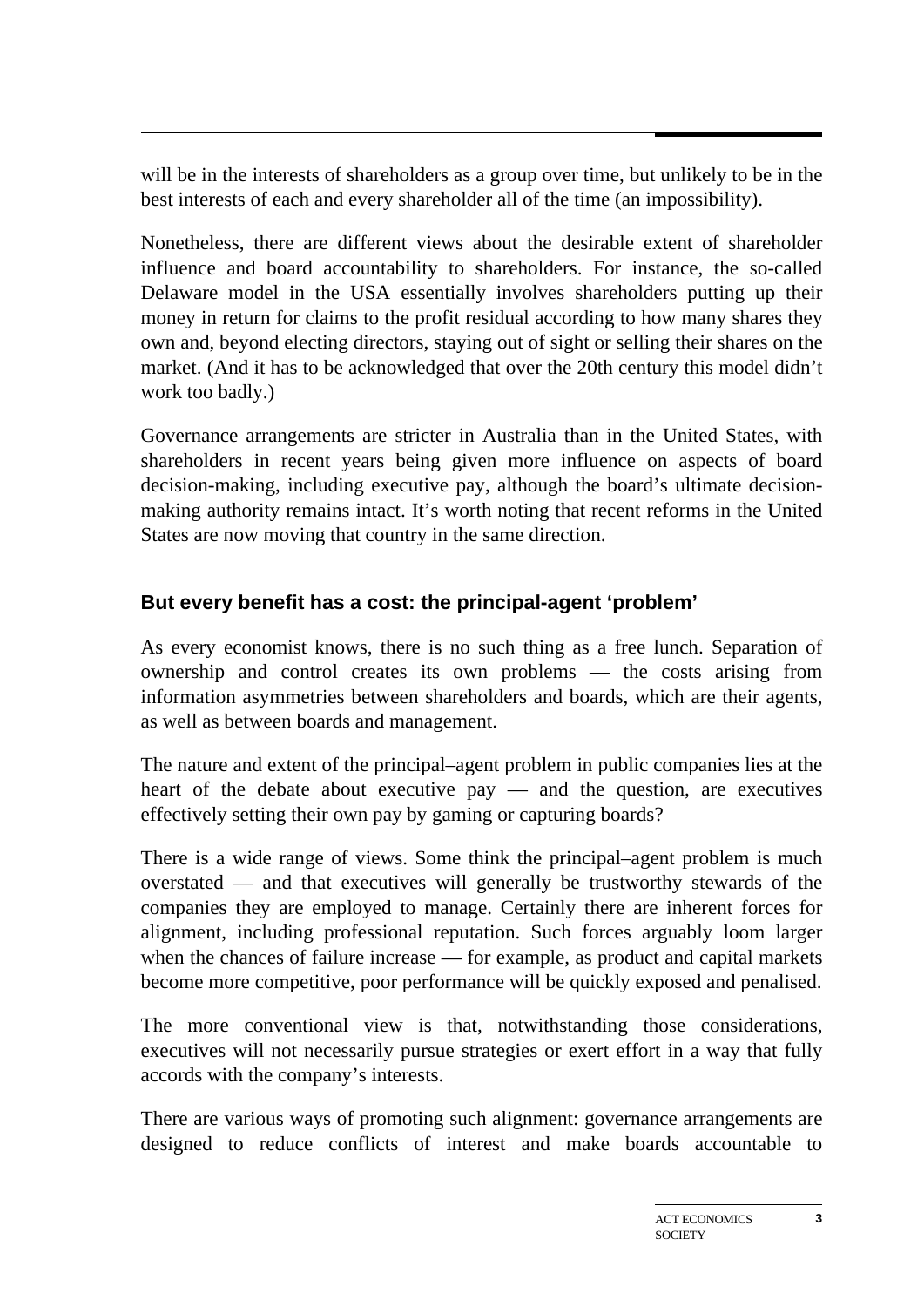shareholders; and boards monitor executive effort and decision-making, as well as building incentive structures into their remuneration

Some regard these mechanisms as broadly successful (bearing in mind that perfect alignment will be unattainable because of the costs of monitoring and of incentive pay). Others, such as Professor Lucien Bebchuk from Harvard, consider that they have failed badly, with CEOs manipulating things to further their own interests.

## **When is high pay a policy problem?**

Many in the community obviously have a sense of disbelief or grievance that someone can earn \$10 million or more a year. Interestingly, though, people seem more accepting of entertainers or sports stars receiving such amounts. Executives are perceived differently — presumably because they are seen to be able to reward themselves or directly influence what they are paid, at others' expense.

Community sentiment about inequality or fairness cannot be ignored by governments, but neither should the national income consequences of any interventions to assuage it. Government interventions to promote fairness can sometimes have perverse effects, including for those very groups whose interests are uppermost in governments' minds. The Commission therefore has stuck to its last and assessed the case for government intervention on executive pay on efficiency grounds.

Economic efficiency requires that all the potentially most valuable transactions take place, allowing for any social costs. In the market for executives, this means firstly, each company hiring the executive with the greatest potential to enhance its profits over time and, secondly, making sure that he or she does so.

## *High pay can create wealth*

Clearly though, the multi-million dollar pay packets of some top executives exceed what most of them would require for a very comfortable (even luxurious) life, and they probably embody 'rent'. In other words, many of those executives would get up and go to the office for less. But does this mean their pay is 'excessive' from an economic efficiency perspective?

Theory would tell us that paying above the 'reservation' wage can still be an efficient means of allocating executives to their highest valued use. To attract and retain the 'right' person, companies may have to pay a premium to match what other potential employers might be prepared to pay. Executives will then be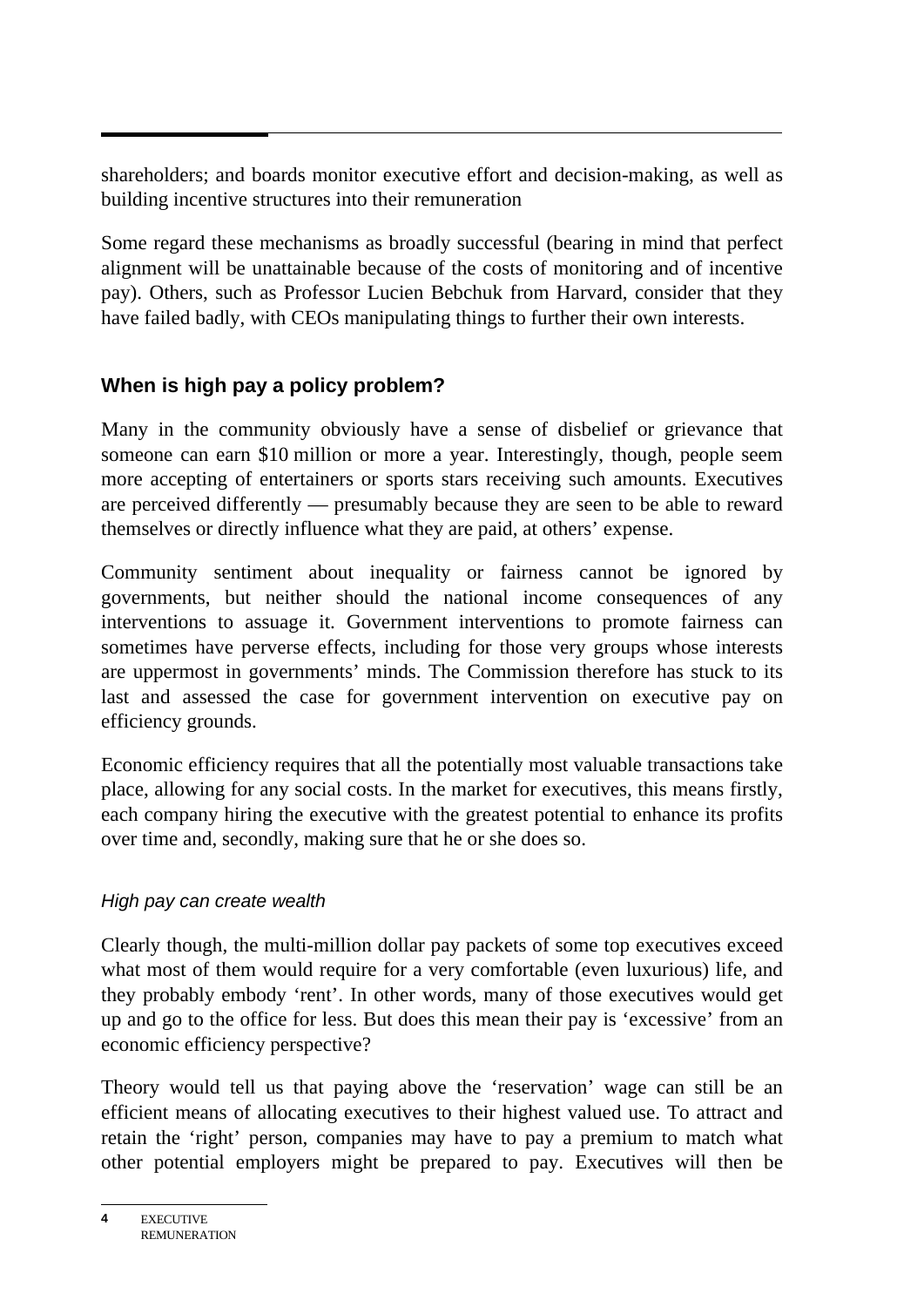employed by companies where they are perceived to be worth the most, with the extra remuneration they receive hopefully representing a transfer of some of the (larger) surplus they create. It follows that if the capacity to bid up remuneration to reflect the premium placed on particular characteristics were inhibited, there could be efficiency losses from the misallocation of executives to lower-valued employments.

Of course, if there were an unlimited supply of equally able executives, there would be no 'scarcity' premiums — but that doesn't appear to be the case. While many people might have relevant managerial qualifications, executive quality varies greatly. Only a limited number of executives will be perceived by boards to have the range of key ingredients — such as judgement, leadership and communication skills — of a sufficiently high order. Some of these attributes are inherent and cannot be easily learned, and so the 'pool' of high calibre individuals cannot easily be increased.

If well structured, higher pay can also deliver higher company profits by inducing closer alignment of executive actions and decisions with the interests of the company (and thus of shareholders). In other words, pay can be an efficient means of addressing principal–agent issues.

## *High pay can also transfer wealth or even destroy it*

That's the economist's case for the defence. On the prosecution's side, high remuneration could well reflect 'market power' stemming from an executive's information advantage. For instance, executives could employ various strategies to fool boards into believing that they are better than they are. Or they might be able to manipulate and exploit remuneration incentive structures in their favour (for example, by taking short-term actions to increase the share price). Such manipulation at best might only result in a transfer of profits from shareholders to executives. But company performance and profitability could be weakened if executives pursue excessively risky or costly strategies to maximise their pay.

It's also the case that, even with the best of intentions, boards can get incentive arrangements wrong. Early on in our inquiry, we heard from the ex-CEO of an executive who shut down his factory for a month or so to benefit personally from a short-term, cost-cutting hurdle.

But while such outcomes would seem undesirable (and give rise to real costs), whether or not they are 'inefficient' in an economy-wide sense also depends on the costs of taking feasible actions to reduce them.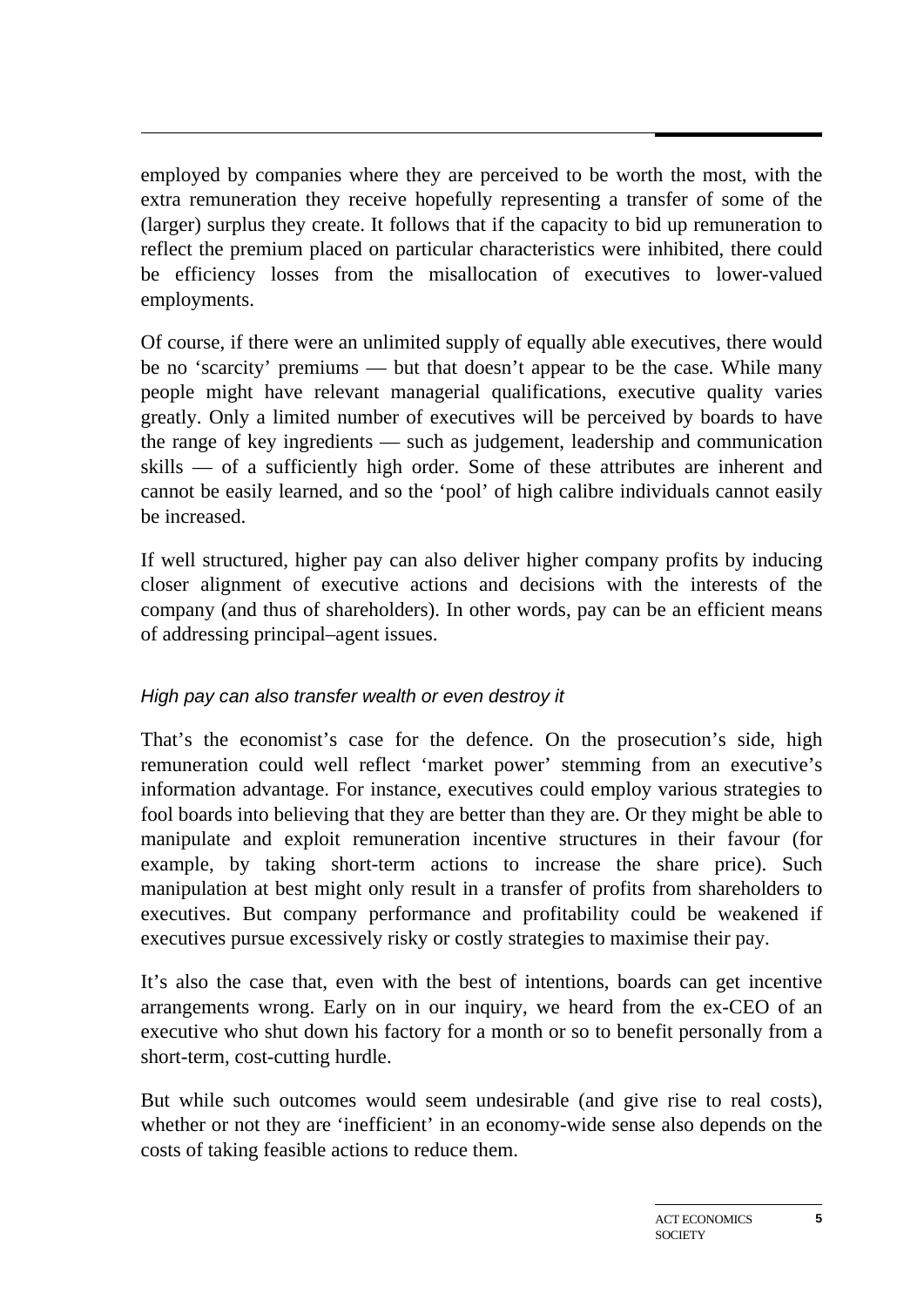## *Whose problem is it anyway?*

If an executive is simply 'overpaid', the profits available for distribution to company shareholders or for reinvestment will be reduced and, all else equal, so will the share price. But from an efficiency perspective this is simply an income transfer, with the impacts internalised within the company. Moreover, shareholders presumably have an incentive to do something about it, including selling their shares. Similarly, they will have an interest in preventing executives from taking actions that increase their pay at the expense of real wealth creation. But at the end of the day, if boards and shareholders cannot prevent such actions and the company performs poorly as a result, it will lose market share, be taken over, possibly even bankrupted. Some would argue that this illustrates efficient 'destruction' — and problem solved.

They might indeed be right. But lower profits and company failure, with consequent wealth losses and adjustment costs, nonetheless represent real economic losses for the community, which might have been avoidable at lower cost. Moreover, losses in a number of companies that are driven by poor remuneration practices might damage perceptions of, and trust in, other companies, potentially reducing confidence in equity investments more broadly.

And in the finance sector, allowing companies to collapse could generate systemwide contagion effects, as is now well appreciated. This of course is the policy space APRA and the GFS are grappling with at the moment.

## **Big pay is a big company story**

At a presentation to CEDA last week I noted that Australia has good corporate governance but poor data, while in the United States it's the opposite. Graham Bradley (from the BCA) quipped that he'd much prefer the former to the latter. That seems undeniable. But the lack of consistent time series certainly has made our job challenging, and has limited the scope for rigorous quantitative analysis. That said, we have managed to build up a picture of what has happened, drawing on a variety of quantitative and qualitative sources (and will try to tap more data for the final report).

Our report confirms that, by any measure, executive remuneration has grown strongly since the early 1990s. Depending on the sample used, CEO remuneration at the 50–100 largest Australian listed companies grew by around 10 per cent a year in real terms between 1993 and 2007, translating to cumulative increases of more than 250 per cent.

EXECUTIVE REMUNERATION **6**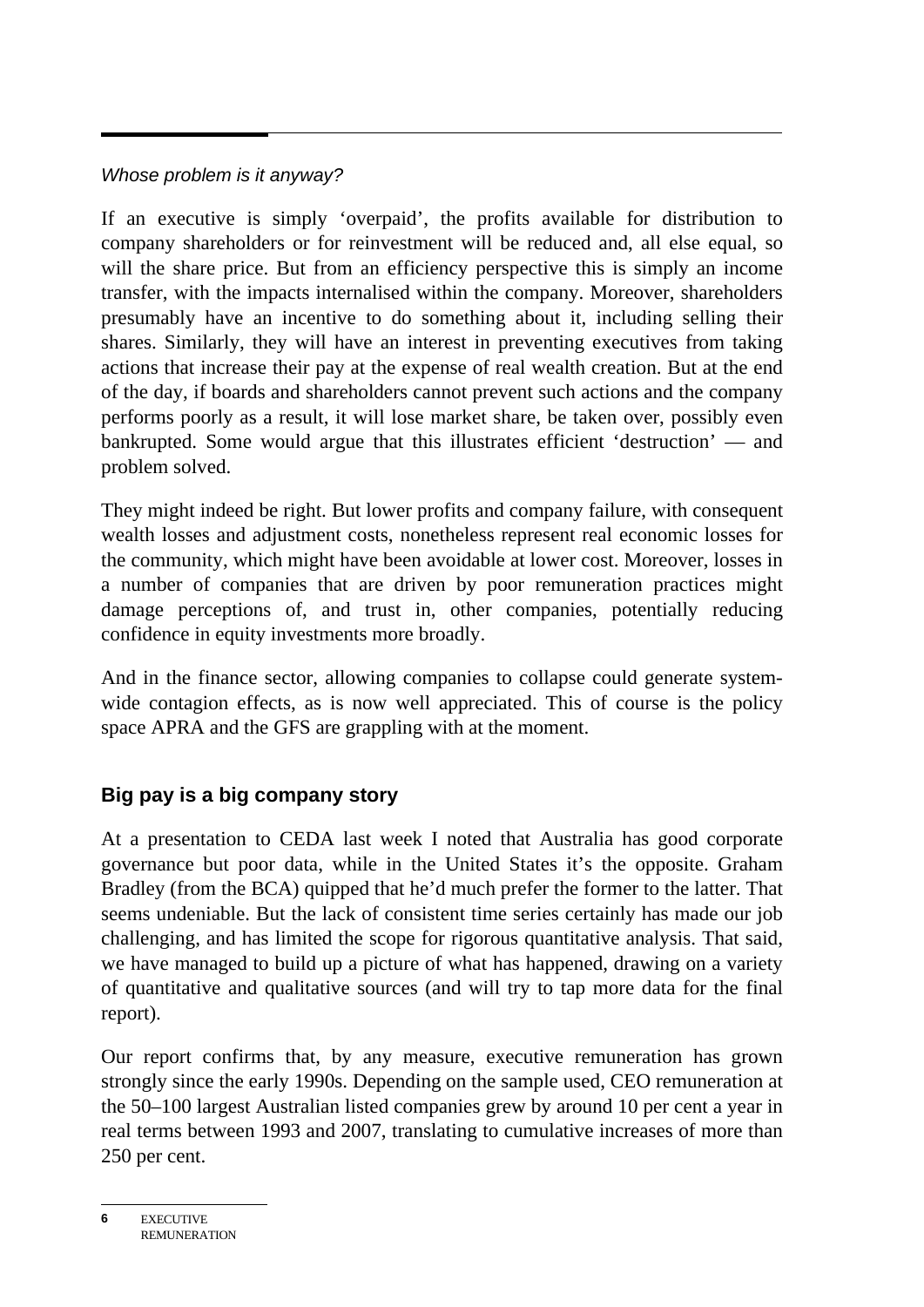In 2007-08 total executive pay fell in these largest companies by around 13% in real terms as the GFC hit, but we won't know to what extent this continued into 2008-09 until the reporting season has wound up. (ACSI/Riskmetrics data for calendar '08 suggest a smaller decline.)

These aggregate data miss the clear divide between larger and smaller companies in relation to pay growth, quantum and structure. The reality is that Australia has almost 2000 publicly-listed companies and there is tremendous diversity among them.

In 2007-08, remuneration for CEOs of the top 20 companies averaged almost \$10 million, or 150 times average wages — and we hear a lot about that. But CEOs of the next biggest 20 companies were paid about half this, with multi-million dollar packages all but disappearing for companies ranked 150–200.

For the smallest companies, CEO remuneration averaged around \$180 000 (or three times average wages).

Remuneration levels also vary significantly across industries, being highest in the finance, telecommunications and consumer sectors, and lowest for the CEOs of information technology and utility companies.

So multi-million dollar pay is a big company story in Australia, mainly confined to the top 1–2 per cent of public companies.

It's also important to note that nearly all of the recent growth in measured CEO pay for the top 300 companies is attributable to increases in performance pay (at least, as it is valued for accounting purposes). Much of this was in the form of 'long-term' incentives, which more than tripled between 2003-04 and 2007-08.

## **Dominant influences on pay quantum: efficient or inefficient markets?**

In fundamental ways, the market for executives is similar to other markets. It has demand and supply sides, mediated by institutions, rules and inter-relationships among the parties, and various other incentives. In broad terms, the remuneration outcome will be higher the stronger is demand and the tighter is (perceived) supply. There are a variety of influences on both.

Our analysis suggests that there has been a mix of drivers of the executive pay growth observed in Australia. Some of these relate to 'normal' market pressures and developments; others revolve around corporate governance and how incentive pay structures have been implemented in practice.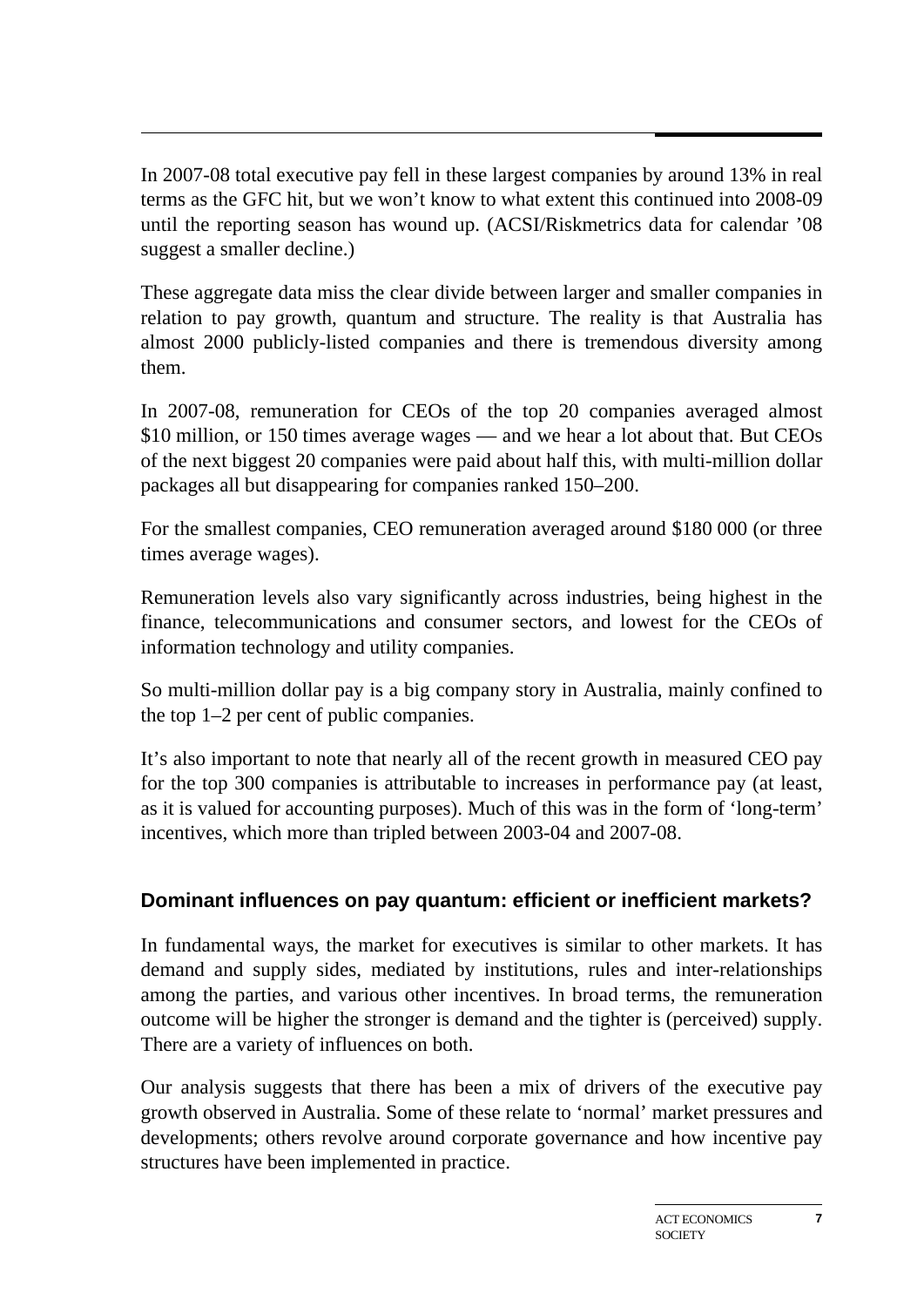## *Increased company size, globalisation and competition for top talent*

The broader context is also important. As you know, the market environment for most companies has changed dramatically over the past few decades. Liberalisation of product and financial markets, and removal of government monopolies, have driven substantial domestic structural changes — including corporate consolidation and the emergence of internationally-competitive companies with global operations. Today, for example, BHP Billiton (Australia's largest listed company) has market capitalisation of some \$244 billion compared to \$16 billion in 1989 at the end of the high protection era. Wesfarmers' capitalisation increased from \$800 million to almost \$30 billion over the same period. (All in 2008 dollars.)

The pay-offs for these and other large companies from having a highly-talented CEO and senior executives (and the losses from having inferior ones) are potentially commensurately large. In line with their global focus, many companies now demand candidates with international experience. At the same time, Australian (and other) executives have become more mobile across companies and internationally.

For any company, getting the best possible CEO matters a lot. CEOs perform a distinct and powerful role, their actions having pervasive effects throughout the companies they run, including on the performance of other employees.

But as Sherwin Rosen first demonstrated, highly-talented executives are worth more to larger companies than to smaller ones — given that a marginal improvement in the average quality of decision-making could deliver millions of dollars of additional profits.

Bearing in mind the caveats about the quality of Australian data, the Commission conducted a simple regression analysis to estimate the effect of changes in company size on changes in Australian CEO pay since the early 2000s. The results are in line with overseas and local research — a 10 per cent increase in company size seems to be associated with around a 4 per cent increase in CEO pay. (This same relationship (with opposite sign) can be observed during the recent decline in market capitalisation.)

Broadly speaking, bigger companies here and overseas simply pay more — both to compensate for increased job importance and complexity and to attract those they regard as the most talented people. (Whether they indeed are the most talented of course will be tested on the job.) Given this relationship, changes in company size seem to explain about one-third of reported increases in executive pay in Australia.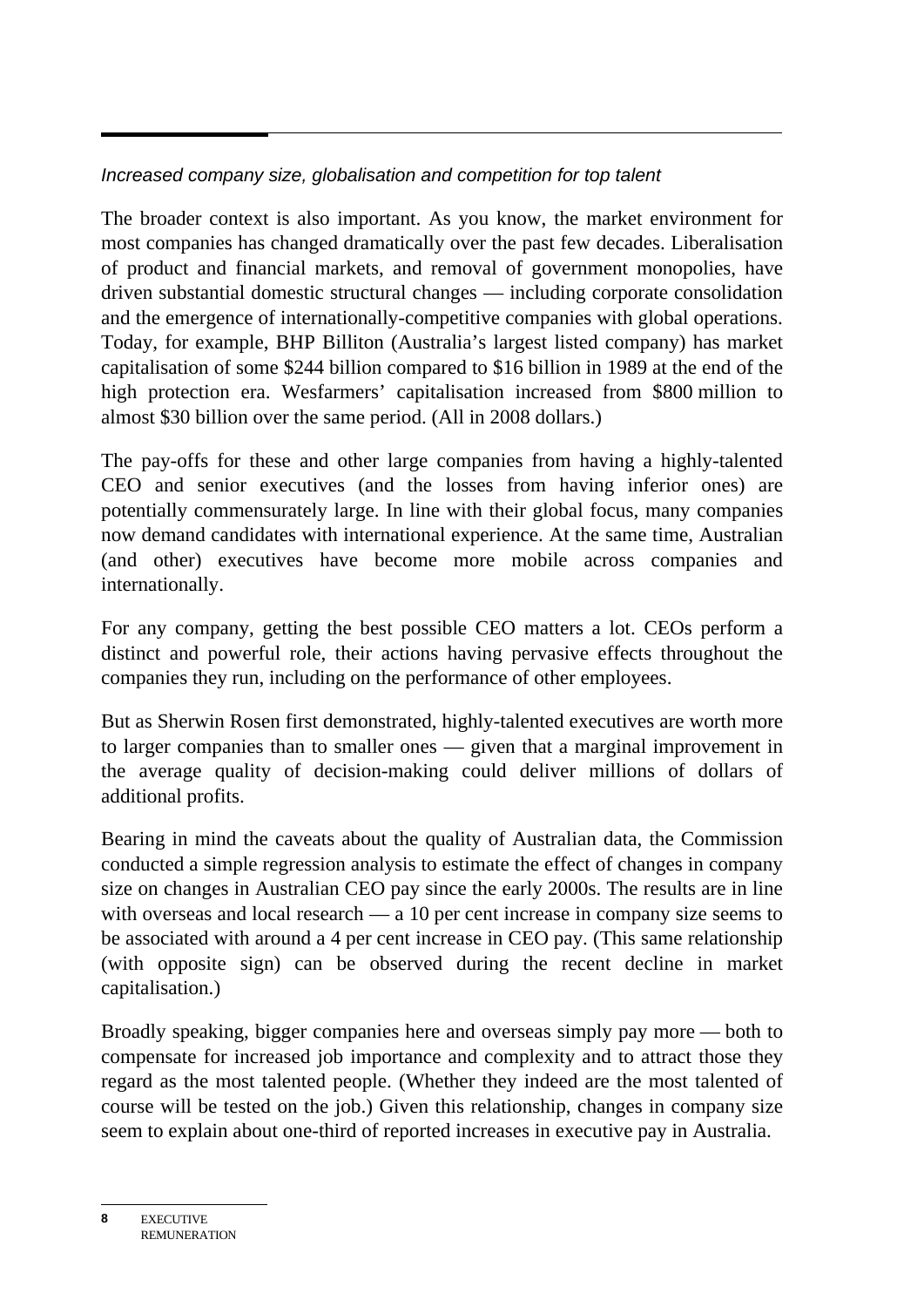Increased mobility of executives, coupled with the very high levels of executive pay in the United States (which is the outlier globally by far), have also had flow-on effects to Australia. In particular, the 'importation' of a few high profile US executives to key CEO positions in the early 1990s, essentially introduced US-style remuneration structures to this country.

That said, Australian executive remuneration levels generally remain well below those in the United States and even the United Kingdom (for companies of similar size), being more in line with smaller European economies. This could reflect nonpecuniary benefits or lower costs of living in Australia, or the much higher proportion of at-risk pay for US CEOs. It could also indicate that US pay has become distorted, and that Australian companies with different governance arrangements (and more shareholder say on pay) simply refuse to consider candidates who command such rates.

#### *Lake Wobegon effects?*

An intuitively appealing (and much-debated) driver of pay increases is disclosure itself. On the one hand, according to the managerial power view, disclosure should suppress pay increases because of a strengthened 'outrage constraint'. But many corporate 'insiders' argue that public disclosure introduced in 1998 triggered a pay adjustment spiral as companies and executives sought to 'position' themselves in the top half of the market.

In the literature, this is often referred to as the 'Lake Wobegon' effect — named after Garrison Keillor's mythical place in the mid-West of the USA where 'all the women are strong, all the men are good looking and all the children are above average'. Senior executives naturally all want to be 'above average' too!

In practice, we couldn't find clear evidence of an acceleration in the growth of executive remuneration in aggregate, or of convergence in pay across different companies or industries, following introduction of the new disclosure rules. Indeed, the rate of increase in pay slowed somewhat in the 2000s compared to the late 1990s. The observed decline in executive remuneration since 2007 also provides some evidence that the Lake Wobegon effect is not unbounded. Nonetheless, public disclosure probably triggered a one-off realignment of relativities, as well as more rapid adjustments to any market developments.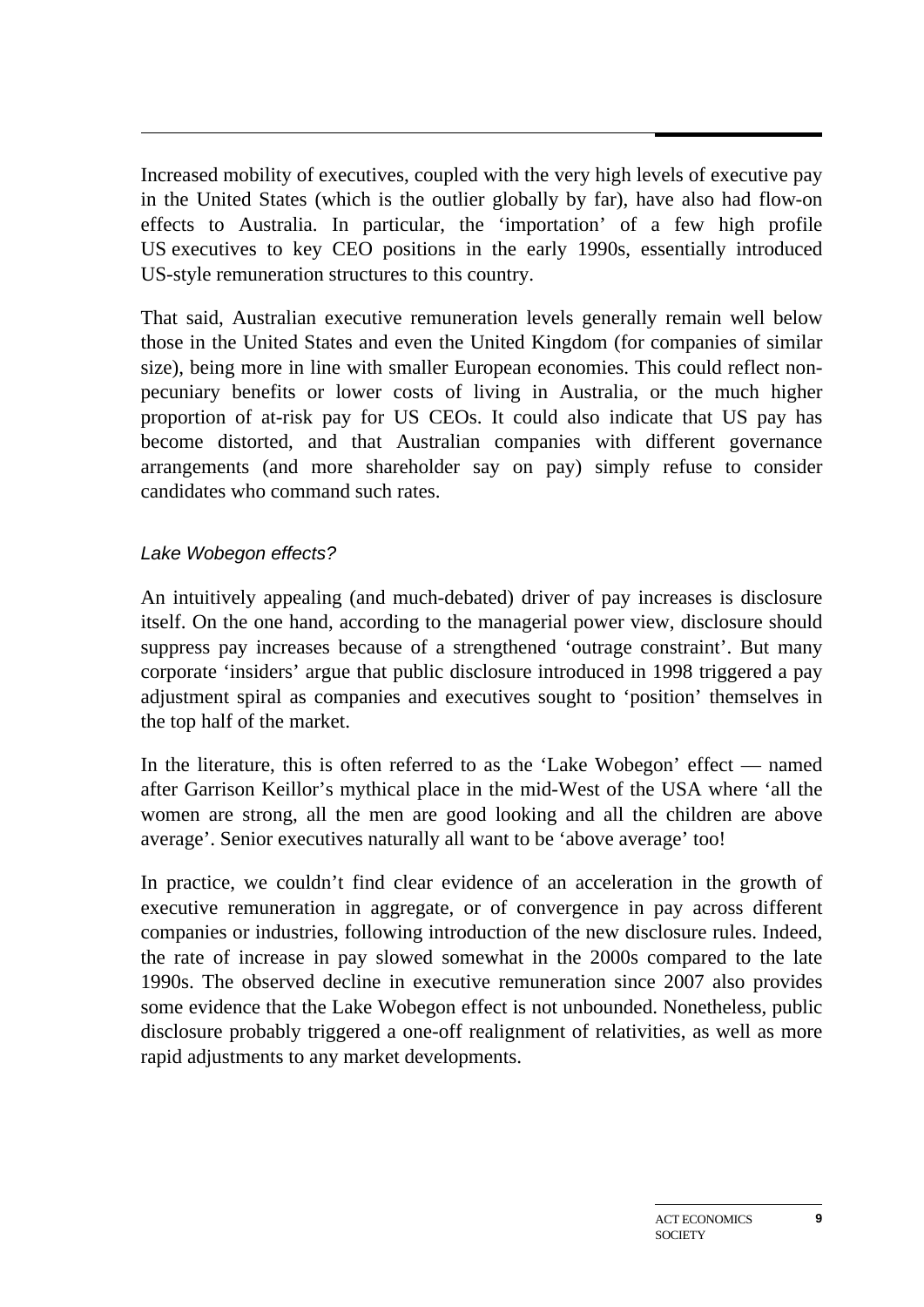#### *Incentive pay*

Developments in performance-based pay provide an important window for understanding the growth of executive remuneration and any policy issues arising. Since the 1990s, the composition of remuneration for senior executives in Australia has changed fundamentally, with a much greater focus on performance-based or 'incentive' pay. Indeed this accounts for virtually of the growth in reported executive pay in bigger companies over the 2000s.

The 'efficiency' rationale for incentive pay is that it has the potential to reduce the 'agency' costs that would result from executives being paid fixed cash amounts regardless. That is, the costs of executives taking decisions that reflect their own preferences rather than those of the company, as well as the costs of monitoring them to make sure this doesn't happen.

In Australia, it typically involves:

- Paying executives in shares or options and requiring them to hold equity for a defined period. This directly links some of the executive's wealth to the share price (and dividends) of the company.
- Awarding remuneration (cash, options or equity) only when performance hurdles are met, either in the short term (generally one year) or long term (around three years).

#### *What you see is not what you get — measurement issues*

Measuring such incentive pay is not straightforward. Available data are based on disclosed estimates of the value of equity-based remuneration, not amounts actually received by executives. Black–Scholes or Monte Carlo techniques are used to forecast the value of equity into the future plus the probability of hurdles being met.

This estimated value at the grant date (the accounting 'fair value', which is reported in the annual remuneration report and given headline coverage in the media) will almost certainly differ from the value when (and if) shares or options vest. The value that executives place on equity-based payments and other forms of at-risk pay will differ again.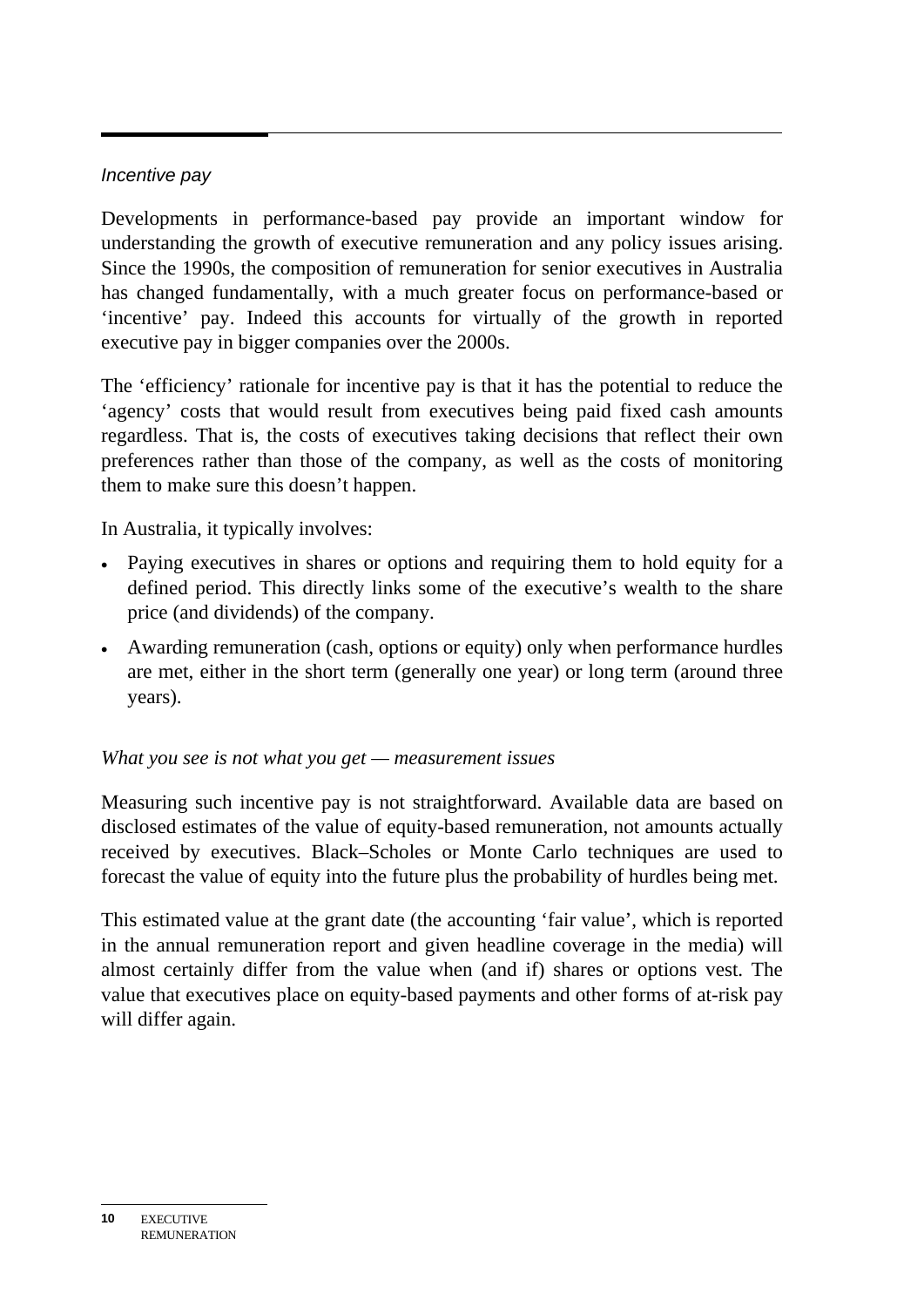#### *Performance pay means more pay*

Performance-based pay inevitably involves a bigger executive wage bill for companies than fixed salary because of the additional uncertainty for the executive.

- It introduces uncertainty about the level of remuneration eventually received (to the extent that performance hurdles are not trivial or are susceptible to forces outside their control)
- It can constrain executives' ability to diversify their wealth, exposing them to portfolio risk
- It usually involves deferment of pay (and thus losses from delaying access to it).

Several US studies estimate that executives discount the reported value of incentive pay by anything between 10 and 50 per cent, depending on the associated uncertainty, portfolio risk and deferral period.

One recent US study estimates that 40 per cent of the observed gap between executive pay in the US and other countries can be explained by the much greater use of incentive pay in that country and the risk premium associated with it.

## *More incentive pay for bigger firms?*

Agency costs tend to be higher for larger companies, because of more dispersed ownership and the potentially greater influence of executives over company assets. So larger companies would be expected to rely more heavily on incentive pay, and the data for Australia support this. Around two thirds of the pay of CEOs of Australia's largest companies is performance related, compared with around 10 per cent for CEOs of the smallest companies.

## **Has incentive pay worked?**

While the shift to incentive pay in Australia has almost certainly led to higher reported pay, the key issue is whether it has led to improved company performance. If it has not, then at best it will simply mean higher pay packets; at worst, it could encourage behaviours that lead to perverse outcomes for companies (and the wider economy).

Because of data shortcomings, it has not been possible to estimate this empirically. At an aggregate level there is some correlation between the growth in overall market returns and pay growth, but this is not proof that performance pay has delivered.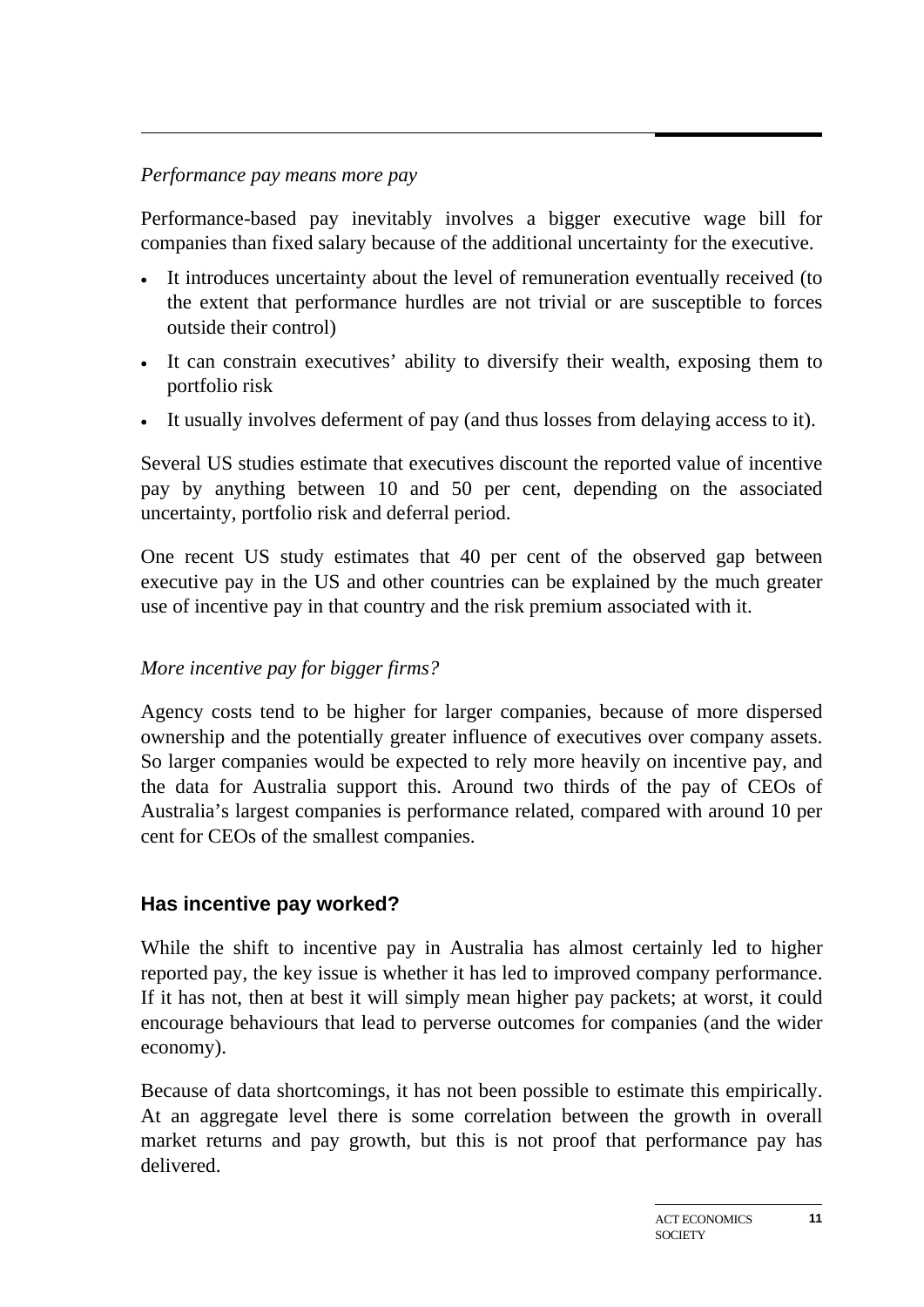Another way is to look at the design of the arrangements themselves. Bebchuk and Fried criticise the use of options and performance pay that is not linked to explicit performance hurdles. And Australian shareholder groups are similarly wary of undisclosed hurdles, or 'soft' hurdles that reward what they regard as mediocre performance (relative to comparable companies) and good luck (yet shield executive pay from bad luck).

It is broadly accepted that Australian boards have not found performance pay easy. Performance hurdles in the 1990s could in many cases be described as 'permissive', while pay arrangements have become very complex since. It seems likely that under both regimes some executives received bigger payoffs than appropriate — more for luck than performance. Some termination payments also appear hard to justify (even after adjusting them properly), suggesting weakness or complicity in the boards concerned.

But we have also heard that some executives view complicated long-term incentives linked to share market performance as akin to a lottery. If true, it means that the arrangements have little incentive effect, yet could perversely end up delivering large payments to the executive at a large cost to the company — the opposite of what shareholders expect from them.

In considering possible remedies, however, we came to the view that there is no 'right' or 'wrong' incentive structure. Appropriate alignment will be time, company and individual specific. Thus a pay vehicle that delivers 'money for jam', or even dangerous incentives, in one situation, could deliver closer alignment in another. For example, options are often seen as inappropriate because they provide only 'upside' for executives. But offering 'carrots' could be less costly for a company than imposing penalties for poor performance if the executive is highly risk averse. Moreover, the risk-taking that options encourage might be appropriate for an immature company seeking to grow rapidly, though not for a more mature company where there is greater potential for loss of shareholder value.

On the other hand, some arrangements that are generally regarded as benign or desirable — such as executives holding substantial equity in the company — can in some circumstances have perverse effects. For example, an executive could become excessively risk averse on approaching retirement, in order to preserve the share price.

Many shareholders are also adamant that executives should not receive performance pay when the company share price falls, even if this is due to a general market downturn. But performance pay ultimately is about promoting performance relative to the (unobservable) counterfactual. In the absence of appropriate inducements,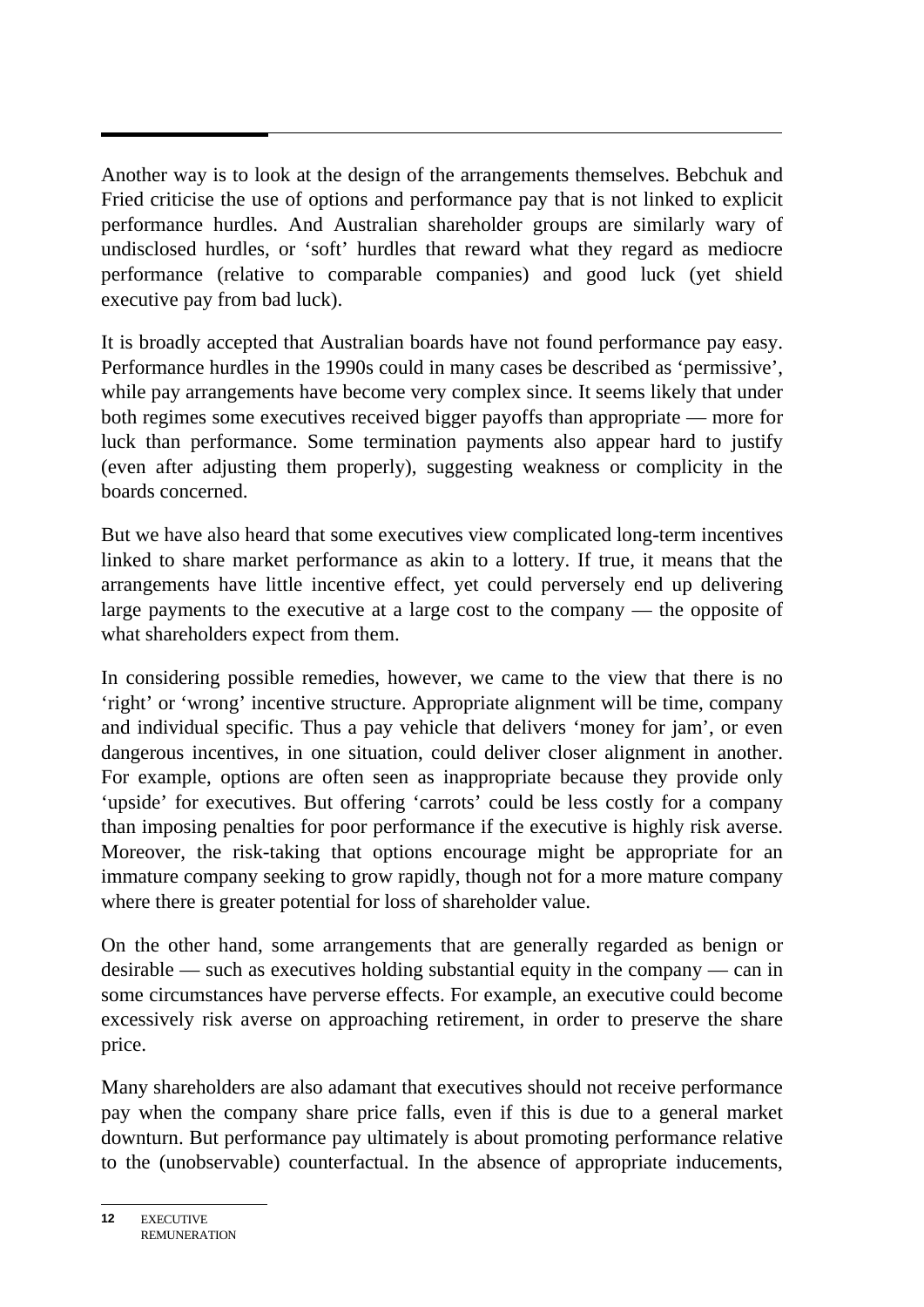company performance could have been even worse in a difficult economic environment.

The bottom line is that assessing, or worse 'prescribing', pay structures against a 'vanilla' template, would more than likely get the wrong result for many of our public companies.

Accordingly we have focussed more on the integrity of the sausage-making than the sausage. In other words, do Australian executives have scope to exert undue influence in setting their own pay, and are boards adequately focused on ensuring companies get value for money?

On the positive side, Australia's corporate governance consistently ranks highly internationally:

- The boards of larger Australian companies appear to be relatively 'independent' (for example, with few CEO/Chairs), and most have arms-length remuneration committees. They have also been made increasingly accountable on remuneration matters through disclosure requirements and the (non-binding) shareholder vote on the remuneration report.
- It also seems that many boards have been striving to improve performance pay arrangements. For example, long-term incentive hurdles have been increasingly linked to shareholder return relative to comparable companies.

On the negative side, we found that governance arrangements still allow certain conflicts of interest that potentially enable executives to unduly influence their own pay. While these arise more at the smaller end of the company scale, a significant minority (about 25 per cent) of remuneration committees of large companies include an executive member, and might also receive remuneration advice from consultants who undertake other (more lucrative) work for the CEO, or who might not report directly to the board.

## **What role for government?**

I'm reasonably sure that most of this audience would accept that wage controls are not the answer. Although pay caps might superficially address concerns about fairness, caps on *total* remuneration for executives would give rise to all the problems of administered prices. Particularly if set at levels the community might consider 'reasonable' (which surveys suggest are in the order of \$300 000– \$500 000), they would have undesirable commercial consequences for Australian companies and their shareholders. And given the fungibility of pay, caps on some components, like bonuses, would inevitably lead to readjustment of packages in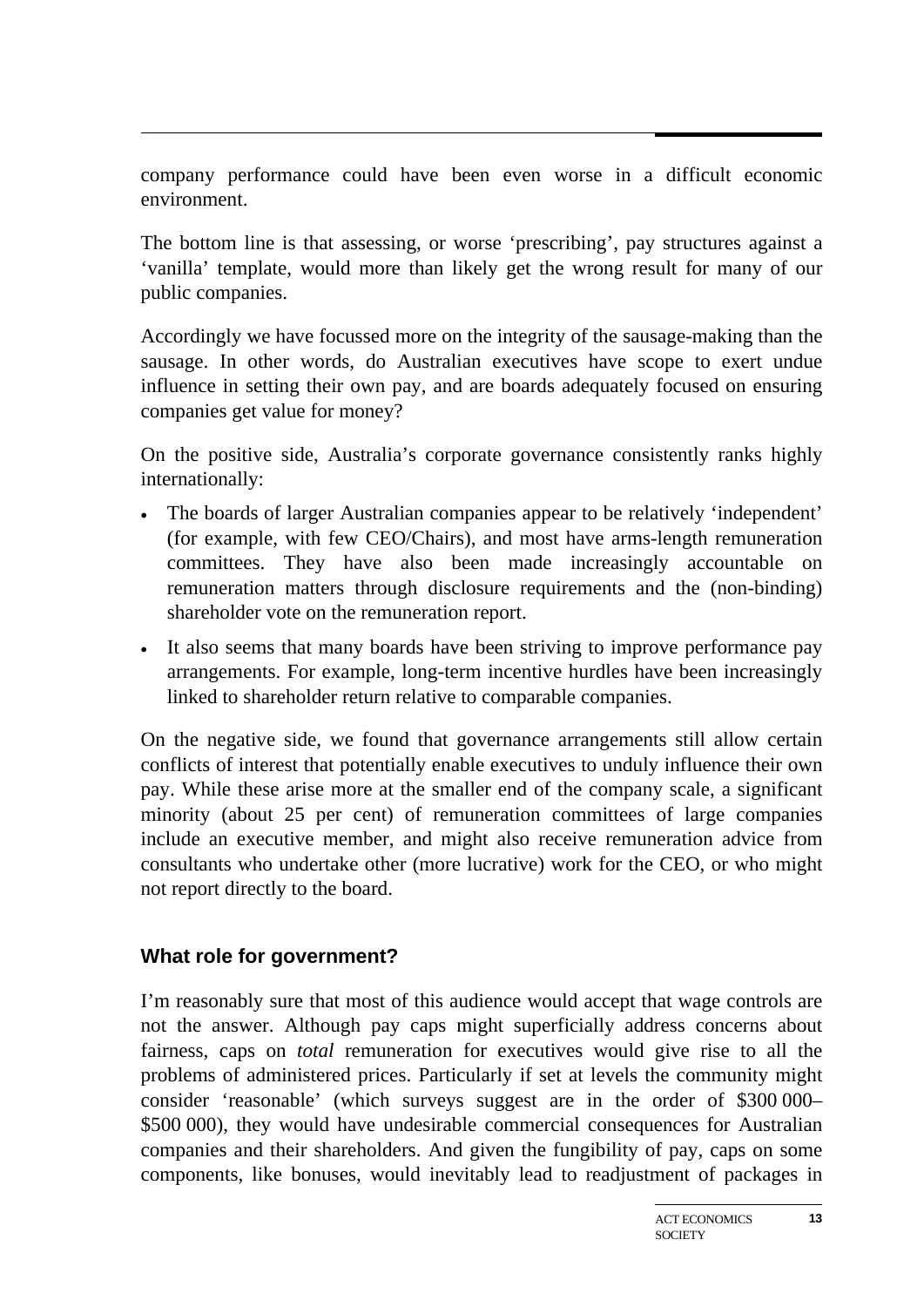ways that perversely could weaken incentive alignment. In short, such proposals risk 'throwing the baby out with the bathwater'.

Given the *raison d'être* for (and benefits of) the public company structure, it must be the boards' role to ensure that executives are worth what they are paid, and they should be held accountable for doing this job well.

Accordingly, most of the Commission's recommendations go to improving disclosure and removing scope for conflicts of interest in pay-setting (for example, prohibiting executives from sitting on remuneration committees and from voting their shares on the remuneration report.) These changes we believe would generate worthwhile benefits at negligible cost. They essentially codify accepted best practice. We have also sought to accommodate the great diversity of companies through a multi-tiered approach which involves a mix of soft and black letter law, differentiated by company size.

Two of our recommendations go further in the direction of increasing 'shareholder say', and these have attracted particular criticism from board representatives. The first is a proposal to remove the 'no vacancy' rule (which can give board-endorsed candidates an advantage over shareholder-endorsed ones). We saw this as a possible mechanism for improving board diversity (without compromising merit). But we acknowledge (as Professor Peter Swan has observed) that it could limit flexibility and/or lead to bigger boards (which can be less efficient). If there are better ways of promoting board diversity and addressing perceptions of a directors' club, we want to hear about them!

Perhaps the most contentious issue revolves around directly increasing shareholder leverage in relation to executive remuneration setting: our proposed 'two-strikes rule'. If implemented, it would push the boundary of shareholder influence somewhat, though still well short of a binding vote on pay. The latter we concluded would be a step too far — it would be unworkable and compromise the board's authority to negotiate (unless they were somehow given precise riding instructions by shareholders — but how would they co-ordinate this?). And binding votes on equity pay, as advocated by some investor groups, could perversely discourage the use of an incentive vehicle they actually favour.

But many obviously also see the two-strikes rule itself as a step too far! Some argue it is a Trojan horse for corporate raiders; others that it will unduly consume the attention of boards. We are aware of such risks and encourage our corporate critics to spell out the possible consequences. Much of the impact of the two strikes rule in practice will depend on the level of the second voting threshold, and we deliberately left this open at this stage.